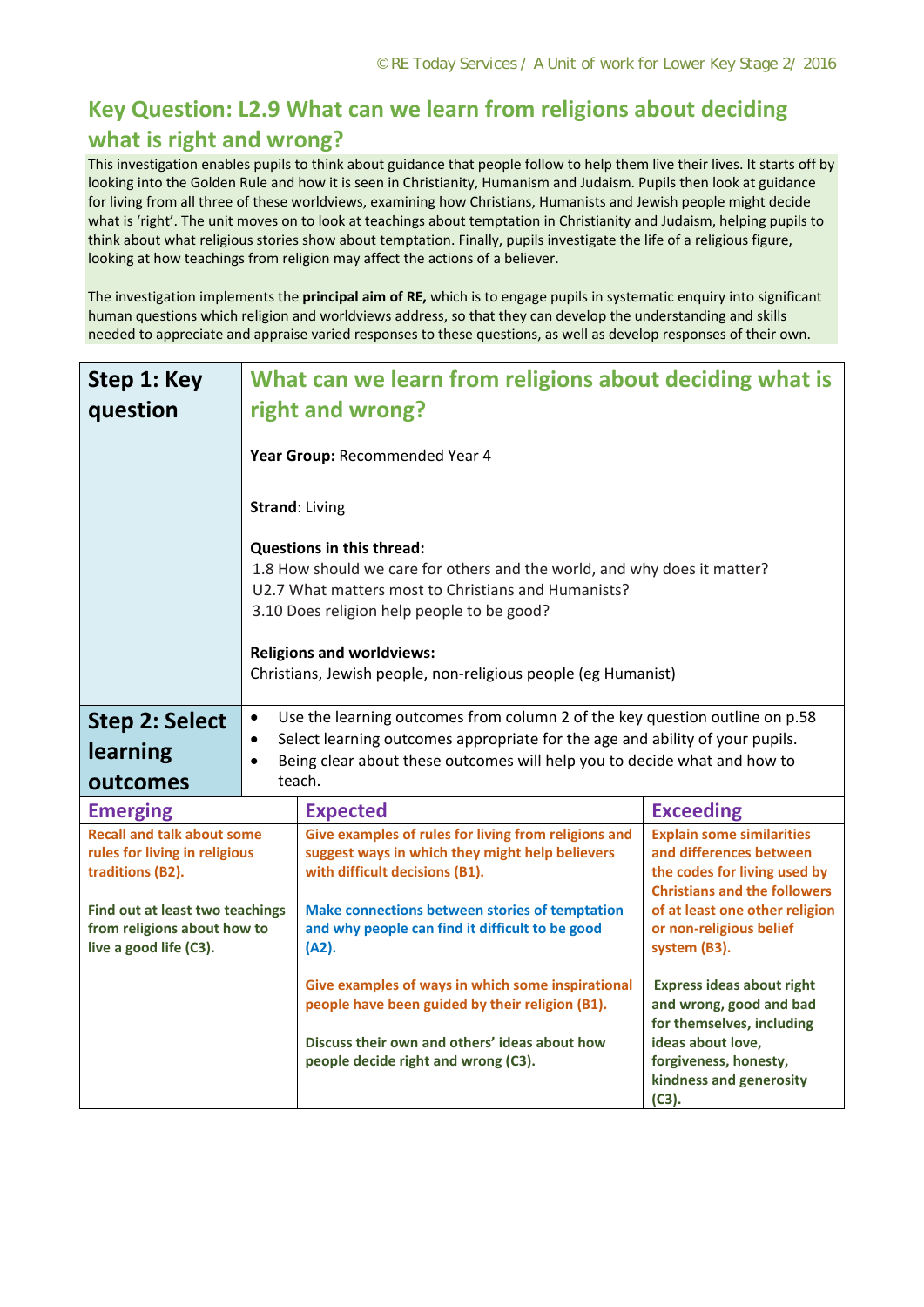| <b>Step 3: Select</b><br>specific<br>content | Look at the suggested content for your key question, from column 3 in the unit<br>$\bullet$<br>outlines.<br>Select the best content (from here, or additional information from elsewhere)<br>to help you to teach in an engaging way so that pupils achieve the learning<br>outcomes.                                                                                                                                                                                                                                                                                                                                                                                                                                                                                                                                                                                                                                                                                                                                                                                                                                                                                                                                                                                                                                                                                                                                                                                                                                                                                                   |
|----------------------------------------------|-----------------------------------------------------------------------------------------------------------------------------------------------------------------------------------------------------------------------------------------------------------------------------------------------------------------------------------------------------------------------------------------------------------------------------------------------------------------------------------------------------------------------------------------------------------------------------------------------------------------------------------------------------------------------------------------------------------------------------------------------------------------------------------------------------------------------------------------------------------------------------------------------------------------------------------------------------------------------------------------------------------------------------------------------------------------------------------------------------------------------------------------------------------------------------------------------------------------------------------------------------------------------------------------------------------------------------------------------------------------------------------------------------------------------------------------------------------------------------------------------------------------------------------------------------------------------------------------|
|                                              | This plan has selected the following content to exemplify. Pupils will:<br>Explore teachings which act as guides for living within Judaism, Christianity, and<br>a non-religious belief system, e.g. the Ten Commandments (Exodus 20:1-21,<br>Deuteronomy 5:1-22), the Two Commandments of Jesus (Mark 12:28-34), the<br>golden rule for Humanists. What difference would it make if people keep these<br>guides for living?<br>Use religious stories to explore the idea of temptation, and how it affects how<br>$\bullet$<br>people choose between good and bad, e.g. in Christianity, use Genesis 3 and the<br>'Fall', and Jesus resisting temptation in Matthew 4.<br>Share teachings from different religions that give examples of how to live 'a<br>$\bullet$<br>good life', e.g. Christian teaching from Jesus on the Beatitudes (Matthew 5: 2-<br>13).<br>Talk about how pupils learn the difference between right and wrong. Is it always<br>clear? How do people know? Sometimes the commands or guidance from<br>religions help people to work out what the right thing is. Consider how helpful it<br>is to have guidance like this for making choices and decisions in everyday life. Is<br>it sometimes difficult for believers to follow the guidance? If religions say that<br>God inspires their rules for living, where do Humanists look for guidance?<br>Explore the lives of some inspirational religious individuals (e.g. Desmond Tutu,<br>$\bullet$<br>Martin Luther King Jr). Consider how their religious faith inspired and guided<br>them in their lives. |

**NOTE:** This unit of work offers around 8‐10 hours of classroom ideas. You can select from it in order to achieve the learning outcomes set out in Step 2 above. The teaching and learning ideas are separated into seven different sections, each with its own learning objectives and outcomes. These sections do not necessarily each constitute one lesson – teachers should decide how long their pupils need to spend on each section in order to fully grasp the concepts being taught.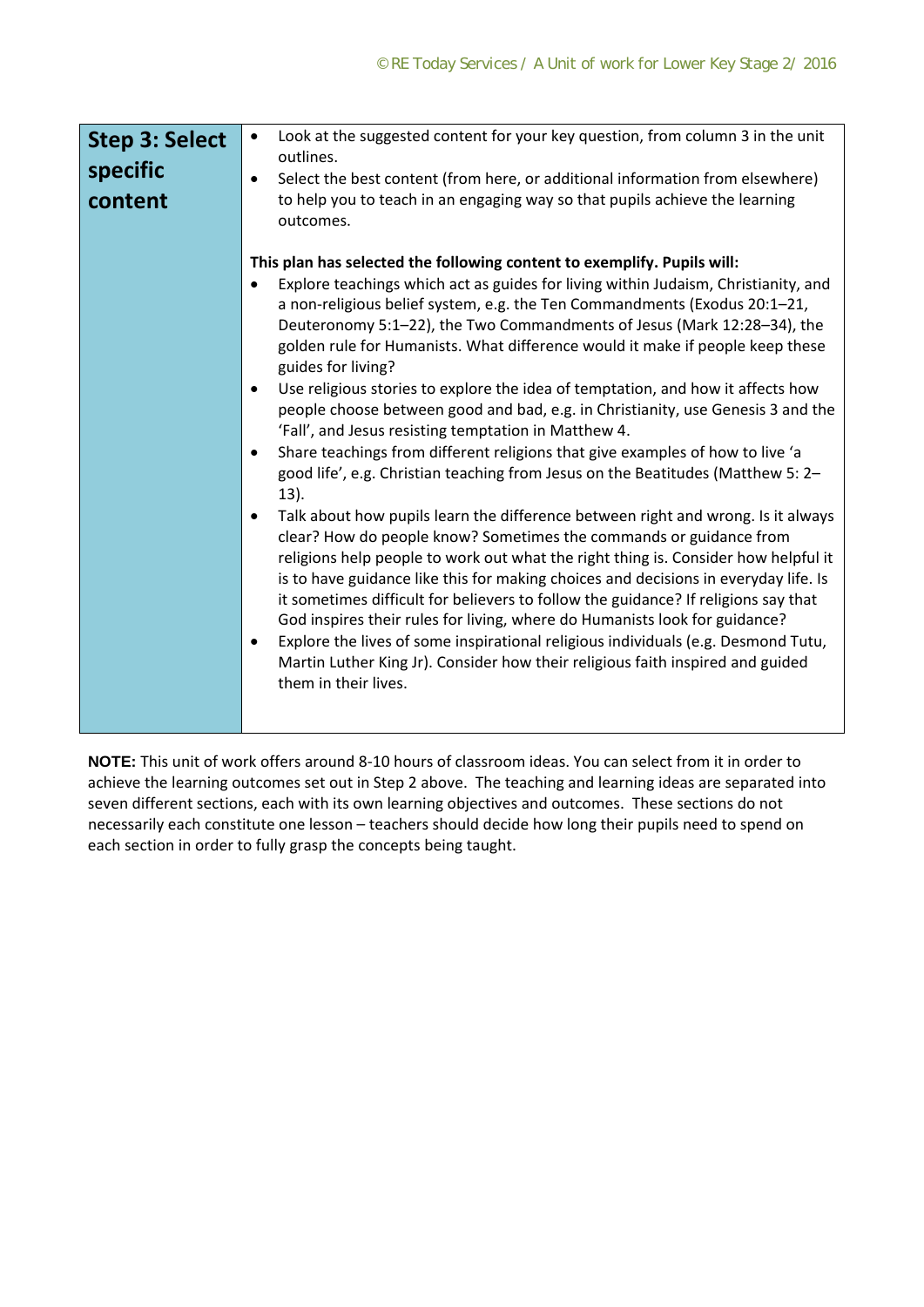| Step 4:<br><b>Assessment: write specific</b><br>pupil outcomes                                                                                                                                                                                                                                                                                                                       |                                                                                                                                                                                                                                                        | Turn the learning outcomes into pupil-friendly 'I<br>$\bullet$<br>can/You can/Can you?' statements.<br>You might adapt these specific outcomes to form 'I can'<br>$\bullet$<br>statements (for pupil self-assessment), 'You can'<br>statements (for teacher assessment), and 'Can you?'<br>statements (for next steps or challenge)<br>Make the learning outcomes specific to the content you<br>$\bullet$<br>are teaching, to help you know just what it is that you<br>want pupils to be able to understand and do as a result<br>of their learning.<br>These 'I can' statements will help you to integrate<br>$\bullet$<br>assessment for learning within your teaching, so that<br>there is no need to do a separate end of unit<br>assessment. |                                                                                                                                                                                                                                                                                                                                                                                                                                                                                                                                                                                                                        |
|--------------------------------------------------------------------------------------------------------------------------------------------------------------------------------------------------------------------------------------------------------------------------------------------------------------------------------------------------------------------------------------|--------------------------------------------------------------------------------------------------------------------------------------------------------------------------------------------------------------------------------------------------------|-----------------------------------------------------------------------------------------------------------------------------------------------------------------------------------------------------------------------------------------------------------------------------------------------------------------------------------------------------------------------------------------------------------------------------------------------------------------------------------------------------------------------------------------------------------------------------------------------------------------------------------------------------------------------------------------------------------------------------------------------------|------------------------------------------------------------------------------------------------------------------------------------------------------------------------------------------------------------------------------------------------------------------------------------------------------------------------------------------------------------------------------------------------------------------------------------------------------------------------------------------------------------------------------------------------------------------------------------------------------------------------|
| <b>Emerging</b>                                                                                                                                                                                                                                                                                                                                                                      | <b>Expected</b>                                                                                                                                                                                                                                        |                                                                                                                                                                                                                                                                                                                                                                                                                                                                                                                                                                                                                                                                                                                                                     | <b>Exceeding</b>                                                                                                                                                                                                                                                                                                                                                                                                                                                                                                                                                                                                       |
| I can<br>You can<br>Can you?<br><b>Retell at least two</b><br>$\bullet$<br>stories from<br>religions that teach<br>about temptation<br><b>Describe what the</b><br>$\bullet$<br>golden rule is and<br>talk about an<br>example of<br>someone following<br>it.<br><b>Recall and talk</b><br>about the ten<br>commandments<br><b>Recall and talk</b><br>about the<br><b>beatitudes</b> | I can<br>You can<br>Can you?<br>$\bullet$<br>affect people's behaviour.<br>$\bullet$<br>$\bullet$<br>decide right and wrong<br>$\bullet$<br>people might follow the rule<br>Give examples of how the ten<br>$\bullet$<br>how to live.<br>commandments. | Describe what temptation is and how it can<br>Make links between stories about temptation<br>examples of people being tempted now<br>Describe ways in which followers of Judaism<br>and Christianity might use the Beatitudes<br>and Ten Commandments to help them<br>Explain how Golden Rule can be found in the<br>thinking of many different groups of people<br>including Jewish people, suggest ways Jewish<br>commandments might show Jewish people<br><b>Explain that many Christians are guided to</b><br>know what is right and wrong by words of<br>Jesus, including the Beatitudes and two great                                                                                                                                         | $l$ can<br>You can<br>Can you?<br><b>Explain similarities and</b><br>$\bullet$<br>differences between the ten<br>commandments and the<br>Golden rule<br><b>Explain some similarities and</b><br>$\bullet$<br>differences between the<br><b>Beatitudes and the Ten</b><br><b>Commandments.</b><br><b>Explain similarities and</b><br>$\bullet$<br>differences between how<br>humanists and people from<br>religious groups might think<br>about and react to situations<br>where they are faced with a<br>moral choice.<br><b>Express their views on the</b><br>$\bullet$<br>importance of each of then<br>commandments |
| <b>Step 5: Develop teaching and</b><br>learning activities                                                                                                                                                                                                                                                                                                                           |                                                                                                                                                                                                                                                        | Develop active learning opportunities and<br>٠<br>pupils to achieve the outcomes.<br>٠<br>٠                                                                                                                                                                                                                                                                                                                                                                                                                                                                                                                                                                                                                                                         | investigations, using some engaging stimuli, to enable<br>Don't forget the skills you want pupils to develop, as<br>well as the content you want them to understand.<br>Make sure that the activities allow pupils to practise<br>these skills as well as show their understanding.                                                                                                                                                                                                                                                                                                                                    |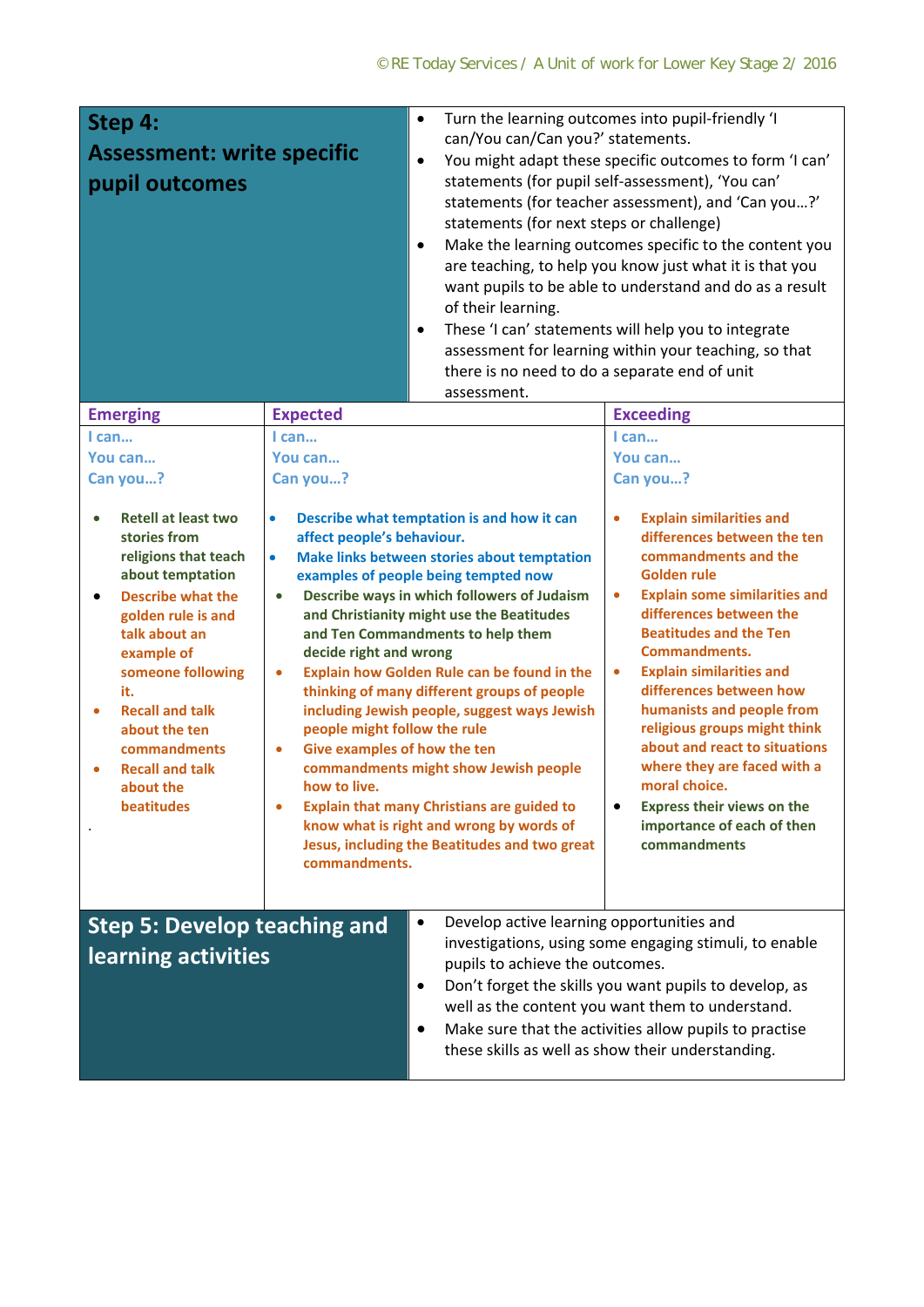| <b>LESSON</b><br><b>OBJECTIVES</b>                                                                                                                                                                                                               | <b>TEACHING AND LEARNING</b>                                                                                                                                                                                                                                                                                                                                                                                                                                                                                                                                                                                                                                                                                                                                                                                                                                                                                                                                                                                                                                                                                                                                                                                                                                                                                                                                                                                                                                                                                                                                                                                                                                                                                                                                                                                                                                                                                                                                                                                                                                                                                                                                                                                                                                                                                                                                                                                                                                                                                                                                                                                                                                                                                                                                                                 | <b>LEARNING OUTCOMES</b>                                                                                                                                                                                                                                                                                                                                                                                                                                                                                                                                                                                                                                                                                                            |  |  |
|--------------------------------------------------------------------------------------------------------------------------------------------------------------------------------------------------------------------------------------------------|----------------------------------------------------------------------------------------------------------------------------------------------------------------------------------------------------------------------------------------------------------------------------------------------------------------------------------------------------------------------------------------------------------------------------------------------------------------------------------------------------------------------------------------------------------------------------------------------------------------------------------------------------------------------------------------------------------------------------------------------------------------------------------------------------------------------------------------------------------------------------------------------------------------------------------------------------------------------------------------------------------------------------------------------------------------------------------------------------------------------------------------------------------------------------------------------------------------------------------------------------------------------------------------------------------------------------------------------------------------------------------------------------------------------------------------------------------------------------------------------------------------------------------------------------------------------------------------------------------------------------------------------------------------------------------------------------------------------------------------------------------------------------------------------------------------------------------------------------------------------------------------------------------------------------------------------------------------------------------------------------------------------------------------------------------------------------------------------------------------------------------------------------------------------------------------------------------------------------------------------------------------------------------------------------------------------------------------------------------------------------------------------------------------------------------------------------------------------------------------------------------------------------------------------------------------------------------------------------------------------------------------------------------------------------------------------------------------------------------------------------------------------------------------------|-------------------------------------------------------------------------------------------------------------------------------------------------------------------------------------------------------------------------------------------------------------------------------------------------------------------------------------------------------------------------------------------------------------------------------------------------------------------------------------------------------------------------------------------------------------------------------------------------------------------------------------------------------------------------------------------------------------------------------------|--|--|
| <b>What rules are important? How is the Golden Rule important?</b>                                                                                                                                                                               |                                                                                                                                                                                                                                                                                                                                                                                                                                                                                                                                                                                                                                                                                                                                                                                                                                                                                                                                                                                                                                                                                                                                                                                                                                                                                                                                                                                                                                                                                                                                                                                                                                                                                                                                                                                                                                                                                                                                                                                                                                                                                                                                                                                                                                                                                                                                                                                                                                                                                                                                                                                                                                                                                                                                                                                              |                                                                                                                                                                                                                                                                                                                                                                                                                                                                                                                                                                                                                                                                                                                                     |  |  |
| <b>Pupils will learn:</b><br>The meaning of the<br>Golden Rule<br>That the Golden<br>Rule can be found<br>in the thinking of<br>many different<br>groups of people<br>That acting in<br>accordance with<br>the Golden rule can<br>have an impact | Rules all around us<br>Recap class and school rules with pupils.<br>$\bullet$<br>Discuss whether rules are the same at all times. Are any rules that pupils have at home/an out of school<br>club the same as school rules? Are any different from those at school?<br>Present pupils with some game equipment (this could be a range of sporting equipment eg 3 bats, 2<br>$\bullet$<br>cones and 1 ball per group of pupils, or a board game with no instructions etc). Instruct pupils to 'play<br>the game' but do not tell them how to play it. After a couple of minutes, stop and discuss pupils'<br>reactions. Was anybody too confused to play the game? Did anyone make up their own rules? Did<br>anyone end up feeling cross? etc. Point out that some activities, such as games often need rules all of<br>their own. Give pupils the opportunity to think of other activities that have their own rules.<br>Remind pupils what it felt like to have the game equipment but not know the rules to the game and<br>٠<br>make the point that things don't always work well when we do not have rules. Ask pupils for their own<br>views about why we need rules.<br><b>The Golden Rule</b><br>Explain that there are many groups of people in the world and that lots of them have a rule that is very<br>$\bullet$<br>important. Although each group uses slightly different words to say the rule, the meaning of the words<br>are very similar indeed.<br>Give groups the Golden Rule from Christianity, Humanism and Judaism and ask them to work out what<br>$\bullet$<br>the message of the rule actually is.<br>Christianity: Love your neighbour as yourself.<br>Humanism: Treat other people as you'd want to be treated in their situation; don't do things you<br>wouldn't want to have done to you. British Humanist Association, 1999<br>Judaism: What is hateful to you, do not do to your neighbour.<br>Allow groups time to feed their ideas back to the rest of the class and allow pupils to decide which<br>groups have explained the meaning of the rule really well - some discussion might be needed here on<br>the word 'neighbour' meaning everyone else, not just a person who lives very near to you.<br>Explain that although the words are different for all three of the rules, they are basically saying the same<br>thing: It is important to think about how we treat others. We should think about how we would like to be<br>treated and make that a guideline for how we treat other people. Tell pupils that this idea is known as<br>the Golden Rule and is found not just in Christianity, Humanism and Judaism but over time has been<br>important to many other groups of people too, including Ancient Greeks, Jains, Buddhists, Hindus, | These activities will help pupils to<br>work towards achieving the<br>following expected outcomes:<br><b>Emerging:</b><br><b>Recall and talk about the</b><br>Golden Rule (B2).<br><b>Expected:</b><br><b>Give examples of rules for</b><br>living and suggest ways in<br>which the Golden Rule<br>might have an impact on<br>the behaviour of those who<br>try to keep it and people<br>with whom they deal (B1).<br><b>Exceeding:</b><br><b>Explain some similarities</b><br>and differences between<br>the Golden Rule and one<br>other code for living.<br><b>Explain how the Golden</b><br><b>Rule is used by Christians</b><br>and the followers of at<br>least one other religion or<br>non-religious belief system<br>(B3). |  |  |
|                                                                                                                                                                                                                                                  | Muslims and many, many more and it is still important to lots of those groups today. It helps people to                                                                                                                                                                                                                                                                                                                                                                                                                                                                                                                                                                                                                                                                                                                                                                                                                                                                                                                                                                                                                                                                                                                                                                                                                                                                                                                                                                                                                                                                                                                                                                                                                                                                                                                                                                                                                                                                                                                                                                                                                                                                                                                                                                                                                                                                                                                                                                                                                                                                                                                                                                                                                                                                                      |                                                                                                                                                                                                                                                                                                                                                                                                                                                                                                                                                                                                                                                                                                                                     |  |  |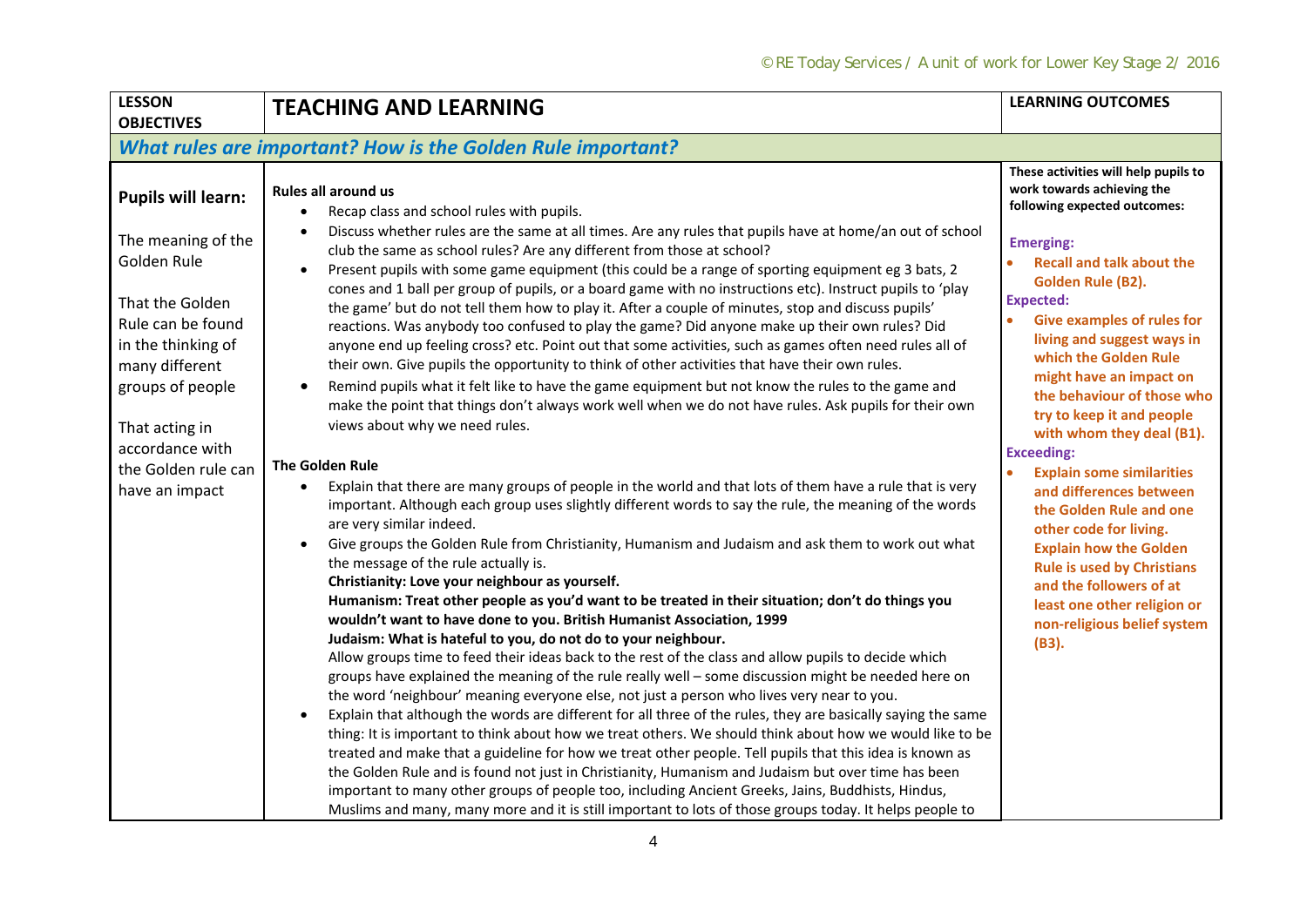| be kind and unselfish.                                                                                                                                                                                                                                                                                                                                                                                                                                                                                                  |
|-------------------------------------------------------------------------------------------------------------------------------------------------------------------------------------------------------------------------------------------------------------------------------------------------------------------------------------------------------------------------------------------------------------------------------------------------------------------------------------------------------------------------|
| Pay it Forward                                                                                                                                                                                                                                                                                                                                                                                                                                                                                                          |
| The following activity, inspired by the film Pay it Forward* starring Kevin Spacey, provides a structure to<br>support discussion on applying an ethic of unselfish kindness. In the film, a young boy, challenged by his<br>teacher to work out a way of changing the world, comes up with the idea of doing unselfish acts of<br>kindness, and asking the recipients to pay the kindness forward instead of paying it back. *Please note<br>that the DVD is rated 12, so is unsuitable for showing to primary pupils. |
| With pupils, look at the work of The Pay it Forward Foundation (USA), discussing the concept of 'paying it<br>forward' and Pay it Forward Day.www.payitforwardfoundation.org/                                                                                                                                                                                                                                                                                                                                           |
| Ask pupils to discuss these sentence starters in pairs, then independently finish them orally or on a<br>writing frame:<br>One example of a kind deed I could do for someone is<br>(A)<br>(B) If someone did this for me, it would make me feel                                                                                                                                                                                                                                                                         |
| (C) Three different ways in which I could 'pay forward' this kindness to others might be by<br>(D) If everyone passed kind deeds on to others                                                                                                                                                                                                                                                                                                                                                                           |
| Remind pupils that the Golden Rule could help people to be kind and unselfish. Do they think that the<br>idea of 'Paying it Forward' could also help people to be kind and unselfish? Could the Golden Rule and<br>'Paying it Forward' help bring about any other good things? Could either of them bring about things that<br>are not so good? What links can pupils see between Paying it Forward and the Golden Rule? What<br>differences can they see?                                                              |
| Please note, that the Pay it Forward Day website features songs linked to the theme. Teachers may want<br>pupils to listen to the lyrics of one or more songs. Pupils could write an extra verse to a song or even<br>original song about the Golden Rule and Paying it Forward.                                                                                                                                                                                                                                        |
| NATRE's Spirited Arts competition has past entries based on the Golden Rule in its gallery. Do your pupils<br>feel that these pieces of artwork depict the Golden Rule well? Can they produce their own pieces of art<br>showing the Golden Rule?                                                                                                                                                                                                                                                                       |
| Notes: Creative Ideas- Please note, these ideas are not necessarily essential to pupils' learning, but could enrich                                                                                                                                                                                                                                                                                                                                                                                                     |
| their experiences in RE.                                                                                                                                                                                                                                                                                                                                                                                                                                                                                                |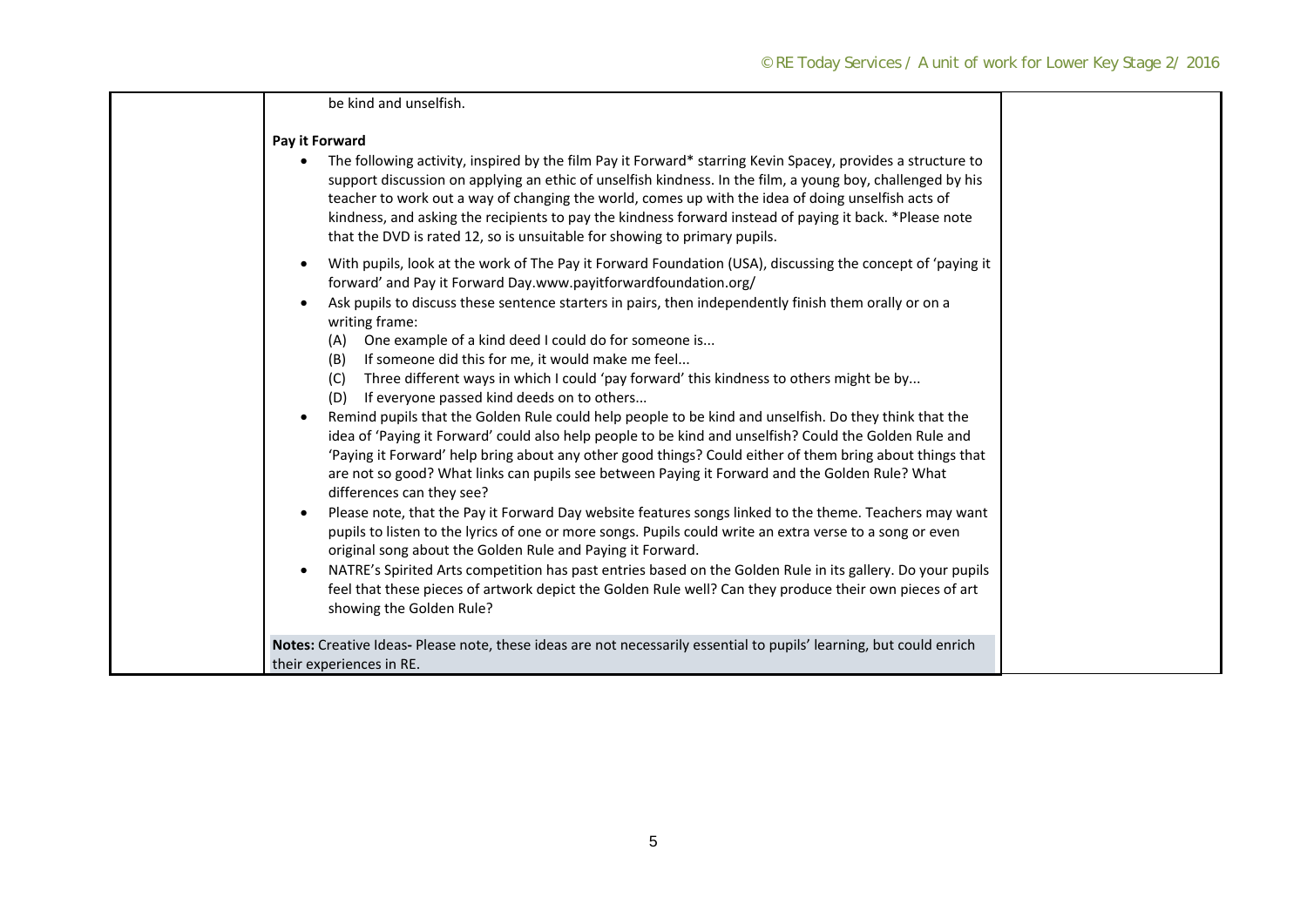| <b>LESSON</b><br><b>OBJECTIVES</b>                                                                                                                                | <b>TEACHING AND LEARNING</b>                                                                                                                                                                                                                                                                                                                                                                                                                                                                                                                                                                                                                                                                                                                                                                                                                                                                                                                                                                                                                                                                                                                                                                                                                                                                                                                                                                                                                                                                                                                                                                                                                                                                                                                                                                                                                                                                                                                                                                                                                                                                                                                                                                                                                                                                                                                                                                                                                                                                                                                                                                                                                                                                                                                                                                                                            | <b>LEARNING OUTCOMES</b>                                                                                                                                                                                                                                                                                                                                                                                                                                                                                                                                                                                                                                               |  |  |  |
|-------------------------------------------------------------------------------------------------------------------------------------------------------------------|-----------------------------------------------------------------------------------------------------------------------------------------------------------------------------------------------------------------------------------------------------------------------------------------------------------------------------------------------------------------------------------------------------------------------------------------------------------------------------------------------------------------------------------------------------------------------------------------------------------------------------------------------------------------------------------------------------------------------------------------------------------------------------------------------------------------------------------------------------------------------------------------------------------------------------------------------------------------------------------------------------------------------------------------------------------------------------------------------------------------------------------------------------------------------------------------------------------------------------------------------------------------------------------------------------------------------------------------------------------------------------------------------------------------------------------------------------------------------------------------------------------------------------------------------------------------------------------------------------------------------------------------------------------------------------------------------------------------------------------------------------------------------------------------------------------------------------------------------------------------------------------------------------------------------------------------------------------------------------------------------------------------------------------------------------------------------------------------------------------------------------------------------------------------------------------------------------------------------------------------------------------------------------------------------------------------------------------------------------------------------------------------------------------------------------------------------------------------------------------------------------------------------------------------------------------------------------------------------------------------------------------------------------------------------------------------------------------------------------------------------------------------------------------------------------------------------------------------|------------------------------------------------------------------------------------------------------------------------------------------------------------------------------------------------------------------------------------------------------------------------------------------------------------------------------------------------------------------------------------------------------------------------------------------------------------------------------------------------------------------------------------------------------------------------------------------------------------------------------------------------------------------------|--|--|--|
|                                                                                                                                                                   | What important messages are in the Ten Commandments? How do they help Jewish people know how to live?                                                                                                                                                                                                                                                                                                                                                                                                                                                                                                                                                                                                                                                                                                                                                                                                                                                                                                                                                                                                                                                                                                                                                                                                                                                                                                                                                                                                                                                                                                                                                                                                                                                                                                                                                                                                                                                                                                                                                                                                                                                                                                                                                                                                                                                                                                                                                                                                                                                                                                                                                                                                                                                                                                                                   |                                                                                                                                                                                                                                                                                                                                                                                                                                                                                                                                                                                                                                                                        |  |  |  |
| <b>Pupils will</b><br>learn:<br>Commandments<br>within the Torah<br>How the Ten<br>Commandments<br>might affect the<br>way a Jewish<br>person lives their<br>life | God given rules<br>Recap pupils' learning about rules so far, reminding them that the Golden Rule is important to lots of groups of<br>people, many of which are religious groups. Explain that many religious groups have rules which they believe<br>were given to them by God. Many Jews believe the rules in the Torah (their holy book) were given by God. Some<br>of these rules are known as 'The Ten Commandments'.<br><b>The Ten Commandments</b><br>Explain that although the Torah is not just a book of rules and commandments, those that are in the Torah help to<br>shape the way many Jewish people live their lives.<br>Look together at a child friendly version of the Ten Commandments and ensure that pupils know the meaning of<br>$\bullet$<br>each. Allocate two commandments to each group and ask them to discuss their ideas about whether and how<br>these rules are important. During feedback, groups share their thoughts and ideas with the rest of the class.<br>In pairs, use a Diamond 9 board. Give each pair cards with the Ten Commandments on. Ask them to put the most<br>important at the very top of the Diamond 9 board, the two next most important on the row below and so on. The<br>least important (in pupils' eyes) will not get a space on the diamond. Once finished, pupils can be called upon to<br>justify their decisions: What is top and why? Which commandment was left out and why? How did they decide?<br>Ask pupils whether any of these commandments are seen as very important in Britain today. For example, not<br>killing is very important in the Ten Commandments and is also important in our country's law.<br>The most important rule of all<br>Pupils should each decide upon their own 'most important rule to make a good world' - it might be one of the<br>$\bullet$<br>Ten Commandments, but might not depending on what pupils think is most important for making the world good.<br>These can be written carefully onto a large class scroll with children trying to make no mistakes (a Jewish Torah<br>scroll can have no mistakes in it) and children could try writing some Hebrew letters and words on the scroll too.<br>How might keeping the Ten Commandments affect your actions?<br>Take some of the Ten Commandments which children can relate to in their own lives (such as honour your father<br>$\bullet$<br>and mother, do not steal, do not lie, do not be jealous). Allow children to role play situations when they or a<br>Jewish child of their age might find it hard to live by one of these rules. The endings of the role plays should show<br>how pupils predict a Jewish child might act in the situation. Discuss why a Jewish child might try to keep these<br>commandments even though they might be difficult to follow. | These activities will help<br>pupils to work towards<br>achieving the following<br>expected outcomes:<br><b>Emerging:</b><br><b>Recall and talk about</b><br>some of the Ten<br><b>Commandments (B2).</b><br><b>Expected:</b><br><b>Give examples of</b><br>rules for living from<br><b>Judaism and suggest</b><br>ways in which they<br>might help believers<br>act in particular<br>situations (B1).<br><b>Discuss ideas about</b><br>how people decide<br>right and wrong (C3).<br><b>Exceeding:</b><br><b>Express ideas about</b><br>right and wrong,<br>good and bad for<br>themselves, thinking<br>about the ideas in the<br><b>Ten Commandments</b><br>$(C3)$ . |  |  |  |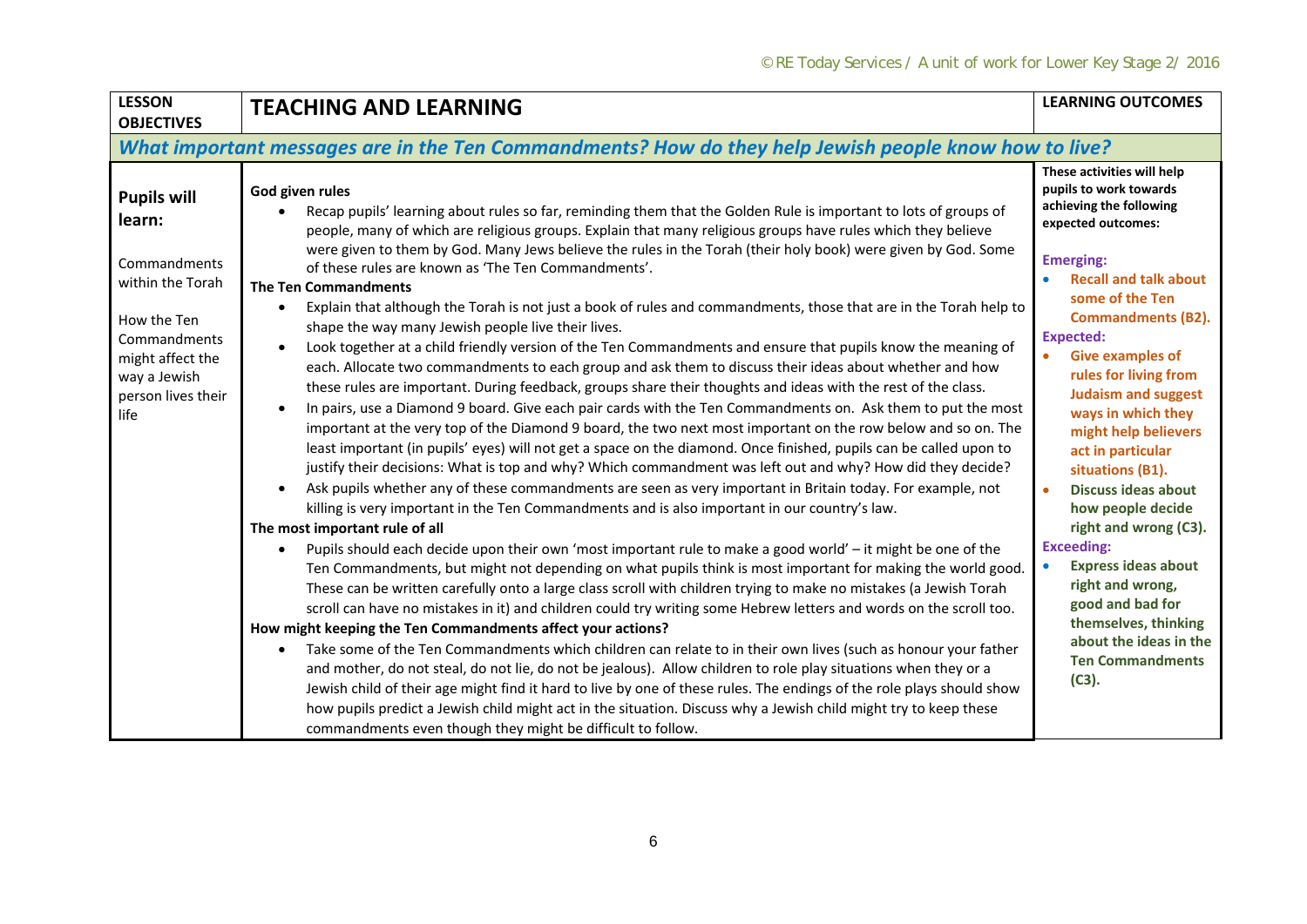| <b>LESSON</b><br><b>OBJECTIVES</b>                                                                                                                                                                                                                                                                                                                                                                                                                               | <b>TEACHING AND LEARNING</b>                                                                                                                                                                                                                                                                                                                                                                                                                                                                                                                                                                                                                                                                                                                                                                                                                                                                                                                                                                                                                                                                                                                                                                                                                                                                                                                                                                                                                                                                                                                                                                                                                                                                                                                                                                                                                                                                                                                                                                                                                                                              | <b>LEARNING OUTCOMES</b>                                                                                                                                                                                                                                                                                                                                                                                                                                                                                                                                                                                                                                                                                                                                                                                                       |  |  |
|------------------------------------------------------------------------------------------------------------------------------------------------------------------------------------------------------------------------------------------------------------------------------------------------------------------------------------------------------------------------------------------------------------------------------------------------------------------|-------------------------------------------------------------------------------------------------------------------------------------------------------------------------------------------------------------------------------------------------------------------------------------------------------------------------------------------------------------------------------------------------------------------------------------------------------------------------------------------------------------------------------------------------------------------------------------------------------------------------------------------------------------------------------------------------------------------------------------------------------------------------------------------------------------------------------------------------------------------------------------------------------------------------------------------------------------------------------------------------------------------------------------------------------------------------------------------------------------------------------------------------------------------------------------------------------------------------------------------------------------------------------------------------------------------------------------------------------------------------------------------------------------------------------------------------------------------------------------------------------------------------------------------------------------------------------------------------------------------------------------------------------------------------------------------------------------------------------------------------------------------------------------------------------------------------------------------------------------------------------------------------------------------------------------------------------------------------------------------------------------------------------------------------------------------------------------------|--------------------------------------------------------------------------------------------------------------------------------------------------------------------------------------------------------------------------------------------------------------------------------------------------------------------------------------------------------------------------------------------------------------------------------------------------------------------------------------------------------------------------------------------------------------------------------------------------------------------------------------------------------------------------------------------------------------------------------------------------------------------------------------------------------------------------------|--|--|
| What does Christianity say about how to live a good life?                                                                                                                                                                                                                                                                                                                                                                                                        |                                                                                                                                                                                                                                                                                                                                                                                                                                                                                                                                                                                                                                                                                                                                                                                                                                                                                                                                                                                                                                                                                                                                                                                                                                                                                                                                                                                                                                                                                                                                                                                                                                                                                                                                                                                                                                                                                                                                                                                                                                                                                           |                                                                                                                                                                                                                                                                                                                                                                                                                                                                                                                                                                                                                                                                                                                                                                                                                                |  |  |
| <b>Pupils will learn:</b><br>That many Christians<br>are guided by words<br>of Jesus, including<br>the Beatitudes and<br>two great<br>commandments.<br>The meaning of the<br>Beatitudes.<br>Some similarities and<br>differences between<br>the Beatitudes and<br>the Ten<br>Commandments.<br>Ways in which<br>followers of Judaism<br>and Christianity<br>might use the<br><b>Beatitudes and Ten</b><br>Commandments to<br>help them decide<br>right and wrong. | How to be Happy<br>Ask pupils to list three things that make them incredibly happy. Then three that make their family<br>incredibly happy. Finally, list three things that could make everyone in the world incredibly happy.<br>Compare the three lists to see if any of the ideas appear in more than one of them. If pupils had to pick<br>one of their ideas as the most important for happiness, which would it be and why?<br><b>Jesus' Guidance for Living</b><br>Explain to pupils that many Christians believe Jesus' words and actions show them how to live. He guided<br>them by teaching that the only way to be really happy is by:<br>Loving God<br>Loving other people<br>Being gentle and kind<br>Being fair, and working to make sure others are treated justly<br>Forgiving when people hurt and upset us<br>Being good peacemakers-helping people and nations make friends<br>Standing up for what is right<br>(based on the Beatitudes: Matthew 5:3-15)<br>Split the class into seven groups and give each group one of the bullet points from the Beatitudes. Pupils<br>$\bullet$<br>should discuss what that particular piece of guidance means and produce a freeze frame or a drawn image<br>to show how a Christian child might carry out that action in their normal daily lives. Ensure that each group<br>gets to briefly share their ideas with the rest of the class so that all pupils have an understanding of all<br>main ideas in the Beatitudes.<br>Give pupils the list of all seven bullet points from the Beatitudes and the child friendly version of the Ten<br>Commandments. Ask them to work in pairs to spot and list any similarities and differences between the<br>two codes for living. Take feedback and discuss pupils' findings. Look at how God is mentioned in both<br>codes and ask 'Why do you think they mention God so much?'. Introduce Jesus' two great<br>commandments: 'Love God with all your heart, mind and strength. Love your neighbour.' Does anything in<br>this remind pupils of the Beatitudes or Ten Commandments? | These activities will help pupils<br>to work towards achieving the<br>following expected outcomes:<br><b>Emerging:</b><br><b>Recall some of the</b><br><b>Beatitudes and talk</b><br>about them (B2).<br><b>Find out teachings from</b><br><b>Judaism and Christianity</b><br>about how to live a good<br>life $(C3)$ .<br><b>Expected:</b><br><b>Give examples of rules</b><br>for living from<br><b>Christianity and Judaism</b><br>and suggest ways in<br>which they might help<br>believers with difficult<br>decisions (B1).<br>Discuss ways in which<br>$\bullet$<br><b>Christian and Jewish</b><br>people might decide<br>what is right and wrong<br>(C3).<br><b>Exceeding:</b><br><b>Explain some similarities</b><br>and differences between<br>the codes for living used<br>by Christians and Jewish<br>people (B3). |  |  |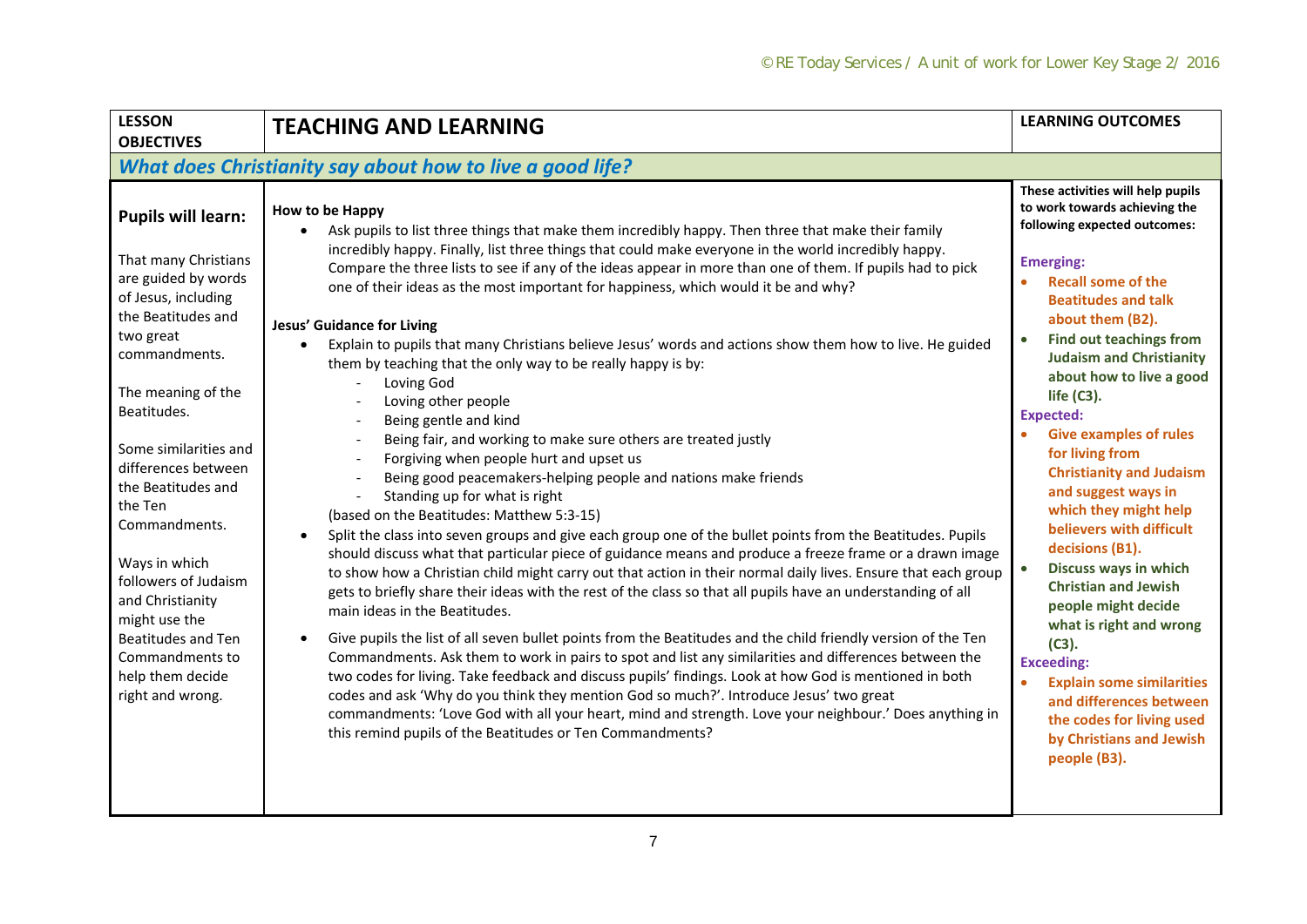| Deciding What is Right and Wrong                                                                                                                                                                                                                                                                                                                                                                                                                                                                                                                                                                                                                                                                                                                                     |  |
|----------------------------------------------------------------------------------------------------------------------------------------------------------------------------------------------------------------------------------------------------------------------------------------------------------------------------------------------------------------------------------------------------------------------------------------------------------------------------------------------------------------------------------------------------------------------------------------------------------------------------------------------------------------------------------------------------------------------------------------------------------------------|--|
| Ask pupils what a Jewish or Christian person might do to help them decide what is right or wrong. Do<br>pupils feel the Beatitudes or Ten Commandments might help a Christian or Jew to know the right thing to<br>do in certain situations? Give pupils instances when people might be put into a difficult situation – see if<br>pupils can work out which teachings from the Ten Commandments or Beatitudes might help a Jewish<br>person or Christian person decide what is right to do. Eg When someone tries to pick a fight with you (the<br>Beatitudes tell Christians to be gentle and kind), or when your mum/dad asks you to help with the washing<br>up but you want to play (the Ten Commandments tell Jewish people to have respect for your parents). |  |
| Discuss whether pupils think it is always easy for a believer to follow the religious guidance. Ask pupils<br>whether they can imagine a time when this would be hard to do, or not. Encourage pupils to give reasons<br>for their views.                                                                                                                                                                                                                                                                                                                                                                                                                                                                                                                            |  |
| Give pupils the opportunity to tell you any questions that they would like to ask a Christian/Jewish person<br>about this. A practising believer can be invited into class to answer them, or some of the best questions<br>can be emailed to a believer at http://pof.reonline.org.uk/                                                                                                                                                                                                                                                                                                                                                                                                                                                                              |  |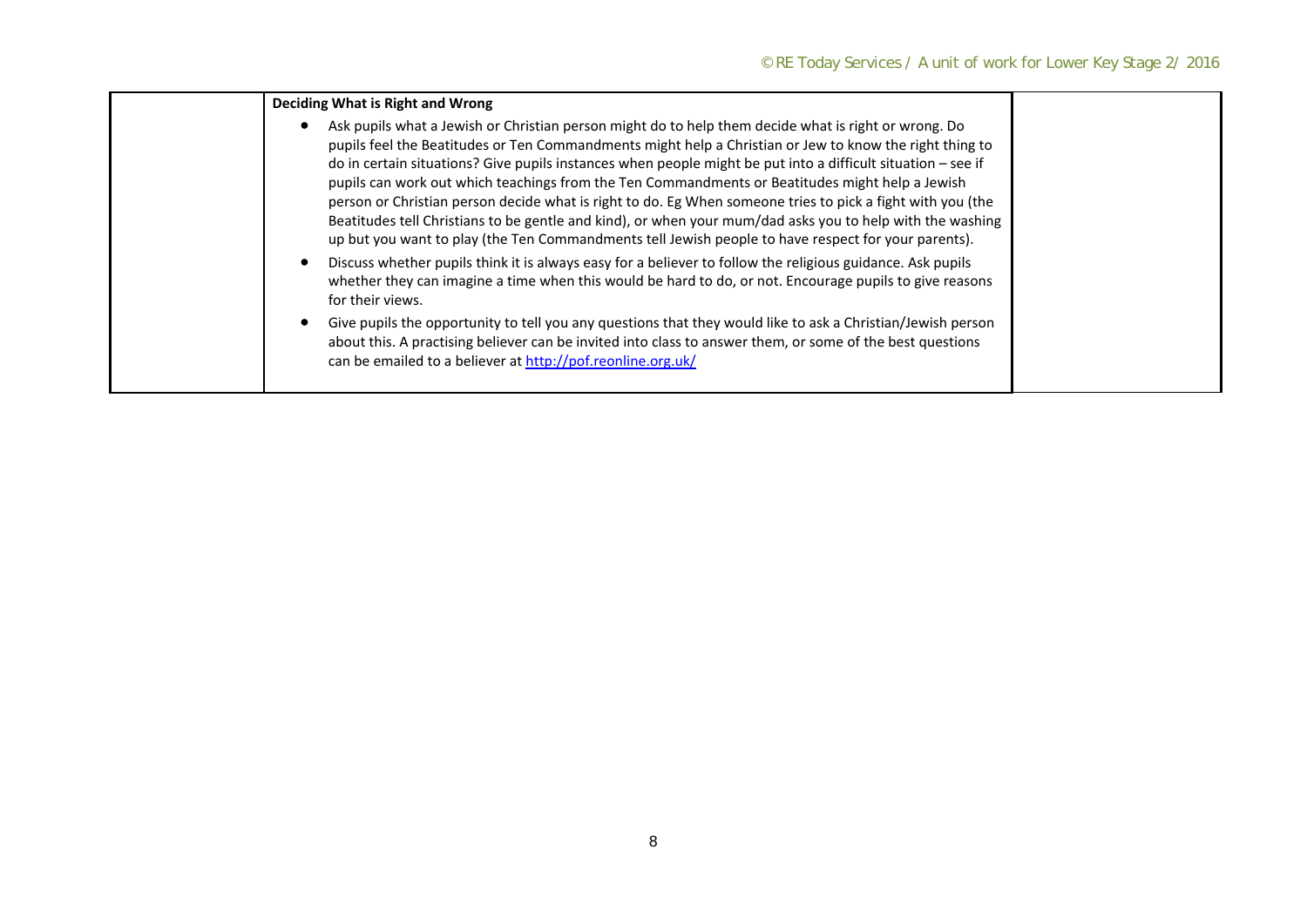| <b>LESSON</b><br><b>OBJECTIVES</b>                                                                                                                           | <b>TEACHING AND LEARNING</b>                                                                                                                                                                                                                                                                                                                                                                                                                                                                                                                                                                                                                                                                                                                                                                                                                                                                                                                                                                                                                                                                                                                                                                                                                                            | <b>LEARNING OUTCOMES</b>                                                                                                                                                                                                                                                                                         |
|--------------------------------------------------------------------------------------------------------------------------------------------------------------|-------------------------------------------------------------------------------------------------------------------------------------------------------------------------------------------------------------------------------------------------------------------------------------------------------------------------------------------------------------------------------------------------------------------------------------------------------------------------------------------------------------------------------------------------------------------------------------------------------------------------------------------------------------------------------------------------------------------------------------------------------------------------------------------------------------------------------------------------------------------------------------------------------------------------------------------------------------------------------------------------------------------------------------------------------------------------------------------------------------------------------------------------------------------------------------------------------------------------------------------------------------------------|------------------------------------------------------------------------------------------------------------------------------------------------------------------------------------------------------------------------------------------------------------------------------------------------------------------|
|                                                                                                                                                              | How can people decide what is right and wrong without God's help?                                                                                                                                                                                                                                                                                                                                                                                                                                                                                                                                                                                                                                                                                                                                                                                                                                                                                                                                                                                                                                                                                                                                                                                                       |                                                                                                                                                                                                                                                                                                                  |
| <b>Pupils will</b><br>learn:<br>How<br><b>Humanists</b><br>come to<br>decisions<br>about how to                                                              | Knowing the difference between right and wrong<br>Give pupils a situation where children are faced with a moral choice eg:<br>You are playing football with your friends. You are all using Joe's football. Joe won't let Freddie play with his<br>football, so now Freddie is left out of the game and has nobody to play with. What could you do?<br>Freya has a brand new toy in her tray. You all know that it is there because she showed it to you before<br>school and you watched her put it away in the tray. She will not yet anyone else use it, but you and your<br>friends really want a go. It's playtime and there is nobody in the classroom. That's when Amber suggests that<br>a few of you go into class and take the toy out of Freya's tray. Everyone seems to think this is a good idea.                                                                                                                                                                                                                                                                                                                                                                                                                                                          | These activities will help pupils<br>to work towards achieving the<br>following expected outcomes:<br><b>Emerging:</b><br><b>Find out at least two</b><br><b>Humanist teachings</b><br>about how to live a good<br>life $(C3)$ .                                                                                 |
| act.<br>To identify<br>some values<br>that matter to<br>Humanists.<br>To identify<br>similarities<br>and<br>differences<br>between how                       | What could you do?<br>Riley has not finished the maths problems that your teacher set and is finding them a bit tricky. Now Riley has<br>to stay in at playtime to finish the maths and your teacher has asked if anyone can stay in to give Riley a<br>hand. You were really looking forward to playing with your friends. What could you do?<br>Ask pupils to suggest possible different solutions to the situation. Which solution do the pupils think most people<br>would choose? Which solution do they think is right to choose and how did they know this?<br>Create a conscience alley with 'right' solutions to the situation being represented on one side and 'wrong' ones being<br>$\bullet$<br>represented on the other - discuss how easy or difficult it was for the person who walked through the centre of the<br>alley to make their mind up. Ask: Is it always easy to choose to do the 'right' thing? Find out whether anyone has seen<br>a cartoon where a character has an angel on one shoulder urging him/her to do the right thing and a devil urging<br>him/her to do the wrong action. Do pupils think this is a good way to show how it feels when we are making a moral<br>decision? Do they have any other ways of showing how it feels? | <b>Expected:</b><br><b>Give examples of rules</b><br>for living from<br><b>Humanism and suggest</b><br>ways in which they might<br>help believers with<br>difficult decisions (B1).<br><b>Discuss their own and</b><br>$\bullet$<br>others' ideas about how<br>people decide right and<br>wrong, including ideas |
| humanists and<br>people from<br>religious<br>groups might<br>think about<br>and react to<br>situations<br>where they<br>are faced with<br>a moral<br>choice. | <b>Being Good Without God</b><br>Remind pupils of the Ten Commandments and Beatitudes, explaining that the guidance from religions can help people<br>$\bullet$<br>from that faith to work out how to act in the right way. Help pupils to understand that many Christians and Jews<br>believe that God inspired the Ten Commandments and Beatitudes - so they believe God has helped to give them<br>guidance on how to live. Explain that Humanists do not think that there is a God. In this case, they do not believe God<br>teaches anyone how to live. Where do pupils think Humanists might look for guidance about how to live?<br>Explain that there are three things which are really important to remember about how Humanists decide what is right<br>and wrong.<br>1 - The Golden Rule. See if pupils can recap the Golden Rule and tell you how it might affect the way somebody lives<br>their life.<br>2 - Using reason. Explain that when making a decision about how to act, many Humanists will try to make good<br>choices. They will try to think about whether their actions will cause harm or good to others, animals, the                                                                                                                      | that come from<br><b>Humanism and religious</b><br>traditions (C3).<br><b>Exceeding:</b><br><b>Explain some similarities</b><br>and differences between<br>the codes for living used<br>by Humanists and the<br>followers of at least one                                                                        |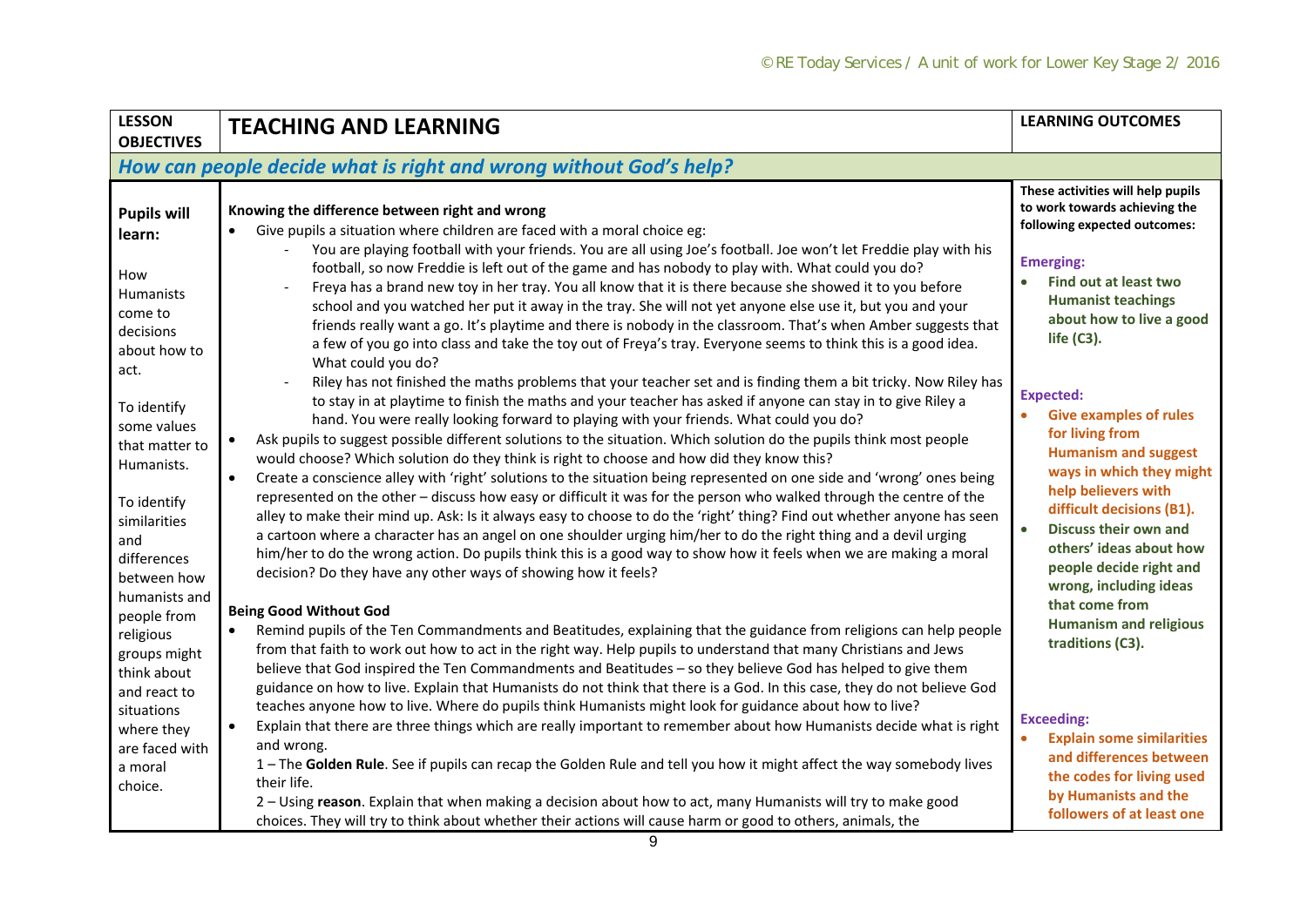0

environment etc. Many Humanists will use this reasoned thinking to help them know which actions are right to carry out.

3 – Listening to their **conscience**. Ask pupils to think, pair, share what <sup>a</sup> conscience is and as <sup>a</sup> class write <sup>a</sup> definition. Help pupils to understand that for many Humanists, their conscience is very important in helping them decide what is right.

. Explain that Humanists do not feel that they need <sup>a</sup> holy book to help them know how to be good. They have their own reasoning and conscience to do that. Look back at the situation from the start of this session and the range of solutions that pupils came up with. Which solutions do pupils think <sup>a</sup> Humanist might choose if they were guided by the Golden Rule, reasoning and conscience. Teachers might like to use resources from Humanism for Schools' toolkit on how we should treat other people here http://understandinghumanism.org.uk/

## **What do Humanists say?**

- Use <sup>a</sup> selection of the quotes from Humanist children of primary school age. Read one quote aloud and discuss with pupils whether it tells them about anything that is important to Humanists apart from the Golden Rule, reason and conscience. If pupils are able, ask them to repeat this activity with some of the other quotes in mixed ability groups. If not, focus on one or two more quotes as <sup>a</sup> whole class. Quotes:
	- 1. My parents have mostly taught me about love, forgiveness, justice and other values.
	- 2. I learned my values from my mum and dad, from the books I read and my grandparents. I think my own thoughts too, when I see and hear my friends – I think about their behaviour.
	- 3. I have learnt sometimes you do have to forgive someone for what they have done.
	- 4. When I grow up I would like to be <sup>a</sup> judge and help make laws, so things can be fairer for people.
	- 5. I also learnt to be truthful about <sup>a</sup> lot of things.
	- 6. Children don't have to feel bad if they say they don't believe in God. It should be allowed to say you don't believe in things.
	- 7. I have learnt that actually every single one of those things you do with love are the best things you do in life.
- $\bullet$ Take feedback and make <sup>a</sup> list of things that are important to the Humanist children who gave the quotes.

## **What do they have in common?**

- Ask pupils to look back at the Beatitudes and Ten Commandments. Can pupils find any similarities and/or differences between these pieces of religious guidance and what they know to be important to Humanists? If pupils do not bring it up, draw out that <sup>a</sup> similarity is that the religious texts help religious believers to know what is right and wrong, as do the Golden Rule, reason and conscience for Humanists. A difference is that the religious texts see God as important, whereas the Humanist ideas do not.
- $\bullet$  Refer back to the situation that pupils thought about at the start of this section of learning. Do they still feel that Humanists would act in the same way in response to the situation? Ask pupils to work out whether the Ten Commandments or Beatitudes show Jewish people or Christian people how to act in this situation and if so, are the Jewish people or Christian people told to act in the same way that pupils feel <sup>a</sup> Humanist might act?

## **religion (B3).**

 **Express ideas about right and wrong, good and bad for themselves, including ideas about love, forgiveness, honesty, kindness and generosity (C3).**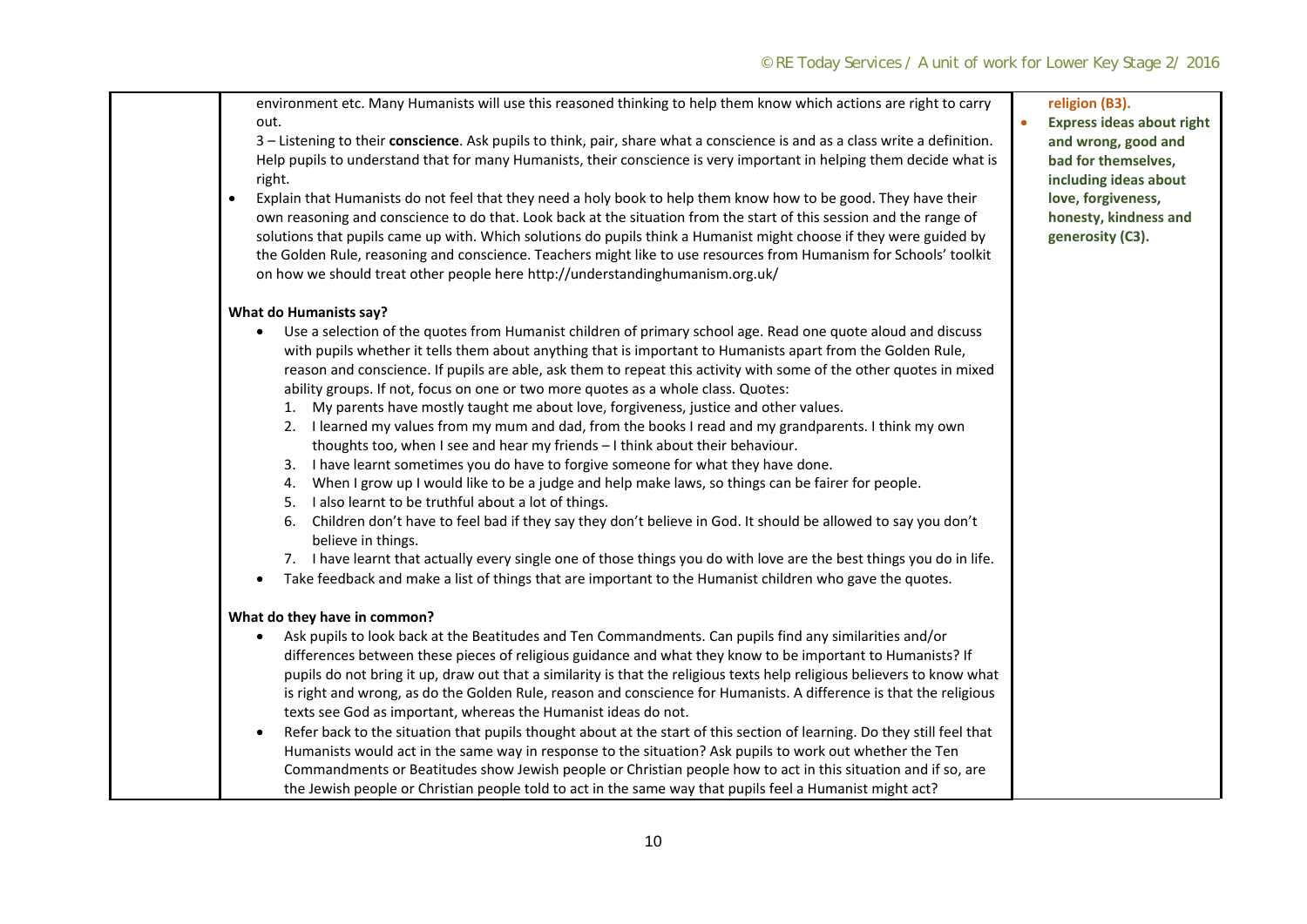| <b>LESSON</b>                                                                                                                                                                                           | <b>TEACHING AND LEARNING</b>                                                                                                                                                                                                                                                                                                                                                                                                                                                                                                                                                                                                                                                                                                                                                                                                                                                                                                                                                                                                                                                                                                                                                                                                                                                                                                                                                                                                                                                                                                                                                                                                                                                                                                                          | <b>LEARNING OUTCOMES</b>                                                                                                                                                                                                                                                                                                                                                                                                   |  |  |
|---------------------------------------------------------------------------------------------------------------------------------------------------------------------------------------------------------|-------------------------------------------------------------------------------------------------------------------------------------------------------------------------------------------------------------------------------------------------------------------------------------------------------------------------------------------------------------------------------------------------------------------------------------------------------------------------------------------------------------------------------------------------------------------------------------------------------------------------------------------------------------------------------------------------------------------------------------------------------------------------------------------------------------------------------------------------------------------------------------------------------------------------------------------------------------------------------------------------------------------------------------------------------------------------------------------------------------------------------------------------------------------------------------------------------------------------------------------------------------------------------------------------------------------------------------------------------------------------------------------------------------------------------------------------------------------------------------------------------------------------------------------------------------------------------------------------------------------------------------------------------------------------------------------------------------------------------------------------------|----------------------------------------------------------------------------------------------------------------------------------------------------------------------------------------------------------------------------------------------------------------------------------------------------------------------------------------------------------------------------------------------------------------------------|--|--|
| <b>OBJECTIVES</b>                                                                                                                                                                                       |                                                                                                                                                                                                                                                                                                                                                                                                                                                                                                                                                                                                                                                                                                                                                                                                                                                                                                                                                                                                                                                                                                                                                                                                                                                                                                                                                                                                                                                                                                                                                                                                                                                                                                                                                       |                                                                                                                                                                                                                                                                                                                                                                                                                            |  |  |
| What do religious stories tell believers about temptation?                                                                                                                                              |                                                                                                                                                                                                                                                                                                                                                                                                                                                                                                                                                                                                                                                                                                                                                                                                                                                                                                                                                                                                                                                                                                                                                                                                                                                                                                                                                                                                                                                                                                                                                                                                                                                                                                                                                       |                                                                                                                                                                                                                                                                                                                                                                                                                            |  |  |
| <b>Pupils will</b><br>learn:<br>How<br>temptation is<br>part of two<br>religious<br>stories.<br>What Jewish<br>and Christian<br>people might<br>learn about<br>temptation<br>from religious<br>stories. | <b>Temptation</b><br>Leave a closed box/covered bowl in the classroom for a while before the lesson begins. Ensure pupils are aware that<br>there is something special inside, but that they are not allowed to look inside it. Monitor whether pupils manage to<br>leave the box/bowl alone or whether they give in to the temptation to peek inside.<br>Show pupils some examples of scenarios where people may be tempted. Eg show images of the situations or secretly<br>$\bullet$<br>ask a couple of pupils to act each scenario out. Scenarios to use could include: a friend tempting another to watch a<br>horror film that is meant for older people, a child being tempted to play rather than do homework, a child finding a<br>test hard and being tempted to copy a neighbour's answers, a child buying pick and mix who is tempted to pop a cola<br>bottle into his/her mouth rather than putting it into the bag, being tempted to cheat when playing a game. Each<br>time, discuss the temptation in the scenario. Who is being tempted? What or who is tempting them?<br>Ask whether pupils think everyone feels tempted sometimes. Refer back to pupils' experiences with the box/bowl.<br>Ask who was tempted to look inside and who was not - can pupils give reasons for their feelings of temptation or<br>lack of them? Discuss whether the feeling of temptation was just too great for anybody so that they ended up giving<br>in to it and looking inside the box/bowl.<br>Pupils think about what the word 'temptation' means and take a few minutes to create a mind map, diagram or<br>sketch conveying their ideas. Share the ideas and produce a whole-class definition of 'temptation' that everyone<br>agrees upon. | These activities will help<br>pupils to work towards<br>achieving the following<br>expected outcomes:<br><b>Emerging:</b><br>$\bullet$<br>Find out at least two<br>stories from religions<br>that teach about<br>temptation (C3).<br><b>Expected:</b><br><b>Make connections</b><br>between stories of<br>temptation in<br><b>Judaism and</b><br><b>Christianity and why</b><br>people can find it<br>difficult to be good |  |  |
| What<br>temptation is<br>and how it can<br>affect<br>people's<br>behaviour.                                                                                                                             | Temptation in the story of Adam and Eve<br>Display a picture of the story of Adam and Eve and ask pupils to share what they already know about the story.<br>Before you tell the story, ask pupils to spot the parts where Adam and Eve are tempted, give in to temptation, try to<br>hide from God and blame other people for their own disobedience. Share the story with pupils.<br>Explain that the story of Adam and Eve is told by Christians and Jewish people. It teaches many Christians and Jews<br>$\bullet$<br>about more than just how Adam and Eve ate the wrong fruit. It teaches them about how people behave. Ask pupils<br>to discuss these questions:<br>When in the story are Adam and Eve tempted? What do you think the story is saying about temptation?<br>Who does Adam blame? Who does Eve blame? Do you think the story is saying that making excuses and<br>blaming others is a good thing?<br>In the story, do Adam and Eve say sorry for eating the fruit? Might a Jew or Christian learn something about<br>saying sorry from this story?<br>Ask pupils to report back.<br>In light of the discussion, consider a response to the question 'What important things does the story of Adam and Eve                                                                                                                                                                                                                                                                                                                                                                                                                                                                                                                       | (A2).<br>Discuss their own and<br>others' ideas about<br>how people decide<br>right and wrong and<br>how this can be<br>affected by<br>temptation (C3).<br><b>Exceeding:</b><br><b>Express ideas about</b><br>right and wrong,<br>good and bad for<br>themselves, including<br>ideas about<br>temptation (C3).                                                                                                             |  |  |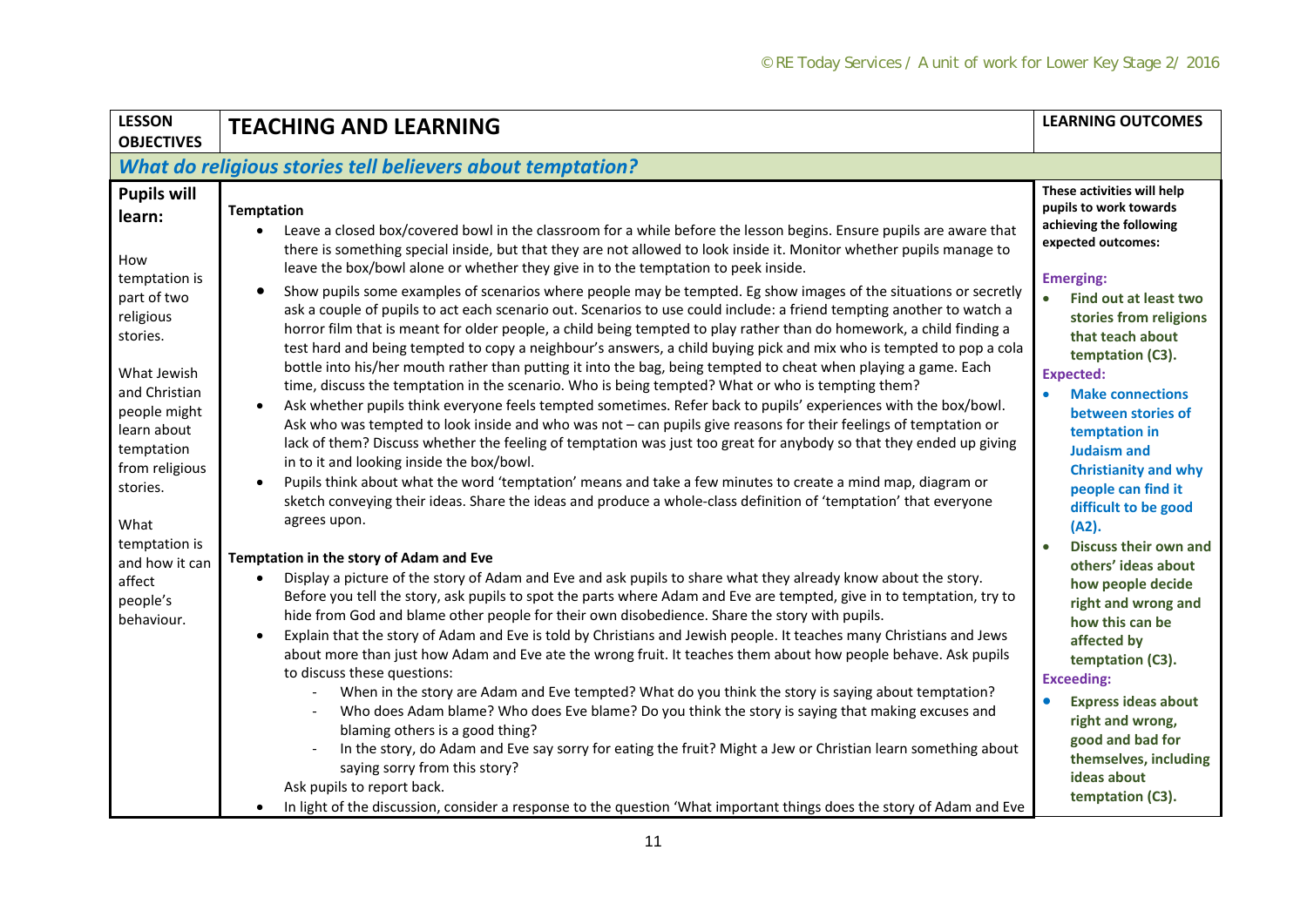| tell Jewish and Christian people about human beings and how they behave?' Give each pair or group of three a                       |  |
|------------------------------------------------------------------------------------------------------------------------------------|--|
| response such as:                                                                                                                  |  |
| It is important to choose to do the right thing, even when you are tempted to do the wrong thing<br>$\overline{\phantom{a}}$       |  |
| everyone gets tempted to do the wrong thing sometimes                                                                              |  |
| serpents are bad                                                                                                                   |  |
| it can seem easier to blame someone else than to own up to what you have done                                                      |  |
| eating fruit is healthy                                                                                                            |  |
| people should blame others - even Adam and Eve blamed others                                                                       |  |
| making excuses and blaming others is wrong<br>$\overline{\phantom{a}}$                                                             |  |
| Saying sorry is really important when you have done something wrong<br>$\overline{\phantom{a}}$                                    |  |
| Adam and Eve made a mistake when they did not say sorry<br>$\blacksquare$                                                          |  |
| saying sorry is not important - even Adam and Eve did not say sorry<br>$\blacksquare$                                              |  |
| We all make mistakes sometimes                                                                                                     |  |
| We have rules to help us know how to live, but it is not always easy to keep them<br>$\overline{\phantom{a}}$                      |  |
| Each pair/group should decide whether their response is/is not something important that the story might teach                      |  |
| Jewish and Christian people about human beings and how they behave, share their views with the class to see if                     |  |
| others agree. Take the statements that pupils agree show important messages about people and their behaviour                       |  |
| from the story. Of these, ask pupils to decide which might be the most important message for a Jewish person or                    |  |
| Christian. Does everyone agree?                                                                                                    |  |
|                                                                                                                                    |  |
| The Temptations of Jesus                                                                                                           |  |
| Look at the picture The Temptation in the Wilderness by Briton Riviere. Ask pupils if they feel it is a happy or sad<br>$\bullet$  |  |
| picture - why? What title would they give to the picture? Show Jesus Ministered to by Angels by James Tissot. What                 |  |
| do pupils notice first, second and third about this image? Can they see any connection between it and the first                    |  |
| image? If pupils do not mention it, point out that the main figure is a man dressed in white robes - Jesus. Explain that           |  |
| both pictures show different scenes from a story in Jesus' life and ask pupils to speculate on what that story might               |  |
| be.                                                                                                                                |  |
| Share the story of Jesus' three temptations in the desert. Ask pupils to pinpoint exactly what the three temptations               |  |
| were. Explain that he could have done any of these things and many Christians believe that Jesus would have felt                   |  |
| temptation just like all people feel temptation. Focus on Briton Riviere's image. Pick one of the three temptations                |  |
| and ask pupils to imagine that Jesus in the picture is choosing whether to do the right or wrong thing. Each pupils                |  |
| writes on a thought bubble one thought Jesus might have about whether or not to give in to the temptation. These                   |  |
| though bubbles can be displayed around the image. As a class, look at the range of thoughts Jesus may have had.                    |  |
| Ask pupils to recap whether or not Jesus actually gave in to any of the temptations. Think, pair, share what messages<br>$\bullet$ |  |
| about temptation this might give to a Christian? What part of the story do pupils think Tissot's picture relates to?               |  |
|                                                                                                                                    |  |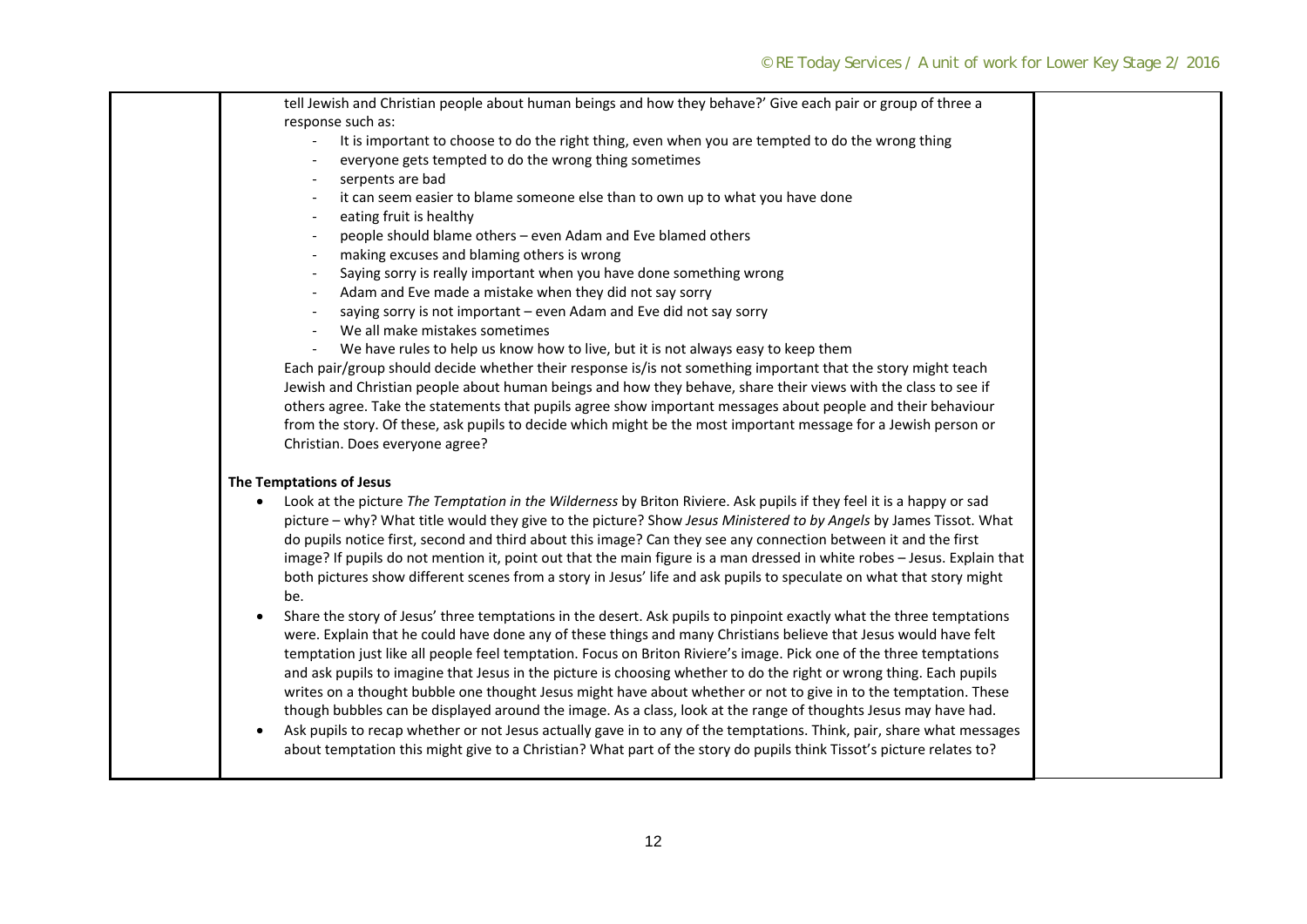| <b>LESSON</b><br><b>OBJECTIVES</b>                                                                                                                        | <b>TEACHING AND LEARNING</b>                                                                                                                                                                                                                                                                                                                                                                                                                                                                                                                                                                                                                                                                                                                                                                                                                                                                                                                                                                                                                                                                                                                                                                                                                                                                                                                                                                                                                                                                                                                                                                                                                                                                                                                                                                                                                                                                                                                                                                                                                                                                                                                                                                                                                                                                                                                                                                                                                                                                                                                                                                                                                                                                              | <b>LEARNING OUTCOMES</b>                                                                                                                                                                                                                                                                                                                                                                                                                                                                                                  |  |  |  |
|-----------------------------------------------------------------------------------------------------------------------------------------------------------|-----------------------------------------------------------------------------------------------------------------------------------------------------------------------------------------------------------------------------------------------------------------------------------------------------------------------------------------------------------------------------------------------------------------------------------------------------------------------------------------------------------------------------------------------------------------------------------------------------------------------------------------------------------------------------------------------------------------------------------------------------------------------------------------------------------------------------------------------------------------------------------------------------------------------------------------------------------------------------------------------------------------------------------------------------------------------------------------------------------------------------------------------------------------------------------------------------------------------------------------------------------------------------------------------------------------------------------------------------------------------------------------------------------------------------------------------------------------------------------------------------------------------------------------------------------------------------------------------------------------------------------------------------------------------------------------------------------------------------------------------------------------------------------------------------------------------------------------------------------------------------------------------------------------------------------------------------------------------------------------------------------------------------------------------------------------------------------------------------------------------------------------------------------------------------------------------------------------------------------------------------------------------------------------------------------------------------------------------------------------------------------------------------------------------------------------------------------------------------------------------------------------------------------------------------------------------------------------------------------------------------------------------------------------------------------------------------------|---------------------------------------------------------------------------------------------------------------------------------------------------------------------------------------------------------------------------------------------------------------------------------------------------------------------------------------------------------------------------------------------------------------------------------------------------------------------------------------------------------------------------|--|--|--|
|                                                                                                                                                           | How have religious teachings helped to affect somebody's actions?                                                                                                                                                                                                                                                                                                                                                                                                                                                                                                                                                                                                                                                                                                                                                                                                                                                                                                                                                                                                                                                                                                                                                                                                                                                                                                                                                                                                                                                                                                                                                                                                                                                                                                                                                                                                                                                                                                                                                                                                                                                                                                                                                                                                                                                                                                                                                                                                                                                                                                                                                                                                                                         |                                                                                                                                                                                                                                                                                                                                                                                                                                                                                                                           |  |  |  |
| <b>Pupils will learn:</b><br>About the life and<br>work of at least<br>one religious<br>figure.<br>To link somebody's<br>beliefs with his/her<br>actions. | Please note that teachers may wish to focus on other religious figures as well as or instead of Desmond Tutu and<br>this is acceptable.<br><b>What did Desmond Tutu Do?</b><br>With pupils, examine sources A and B. Ask pupils to respond to the following questions:<br>. What are two or more things Desmond liked about Father Huddleston?<br>. How did Father Huddleston change the way Desmond thought about himself?<br>. What sorts of things did Desmond want to do with his life and why?<br><b>Source A:</b><br><b>Meeting Trevor Huddleston</b><br>I saw Trevor Huddleston (the former president of the anti-apartheid movement) when I was maybe nine or so. I<br>didn't know it was Trevor Huddleston, but I saw this tall, white priest in a black cassock raise his hat as a mark of<br>respect to my mother. I didn't know then that it would affect me so much, but it blew your mind that a white man<br>would raise his hat to a black woman. Much later I realised that this was quite normal for him, as he believed that<br>every person is important and has value because they are created in the image of God. He strongly opposed<br>apartheid and any other form of injustice. I wanted to copy him and do the same.<br><b>Desmond Tutu</b><br>(based on an extract from The World Today, BBC, 2003)<br>Source B: Fact File -<br><b>Apartheid in South Africa</b><br>From the 1940s a policy of apartheid helped white people control other races in South Africa. Racial discrimination<br>touched every aspect of life. Here are some examples of what this meant in the 1970s:<br>• 19 million black people and 4.5 million white people lived in the country, but the whites owned 87% of the land.<br>. Some jobs were kept for whites only. On average white people earned 14 times more than black people per year.<br>. Black people had to pay tax on more of their earnings than white people.<br>. Black people were only allowed to live in certain areas.<br>. There was one black doctor for every 44,000 black people and one white doctor for every 400 whites.<br>. There was one teacher for every 60 black children but, in white schools, one teacher for every 22 children.<br>Desmond Tutu opposed apartheid and used his position as a Christian minister to fight it. He spoke out against the<br>supporters of apartheid, including the government whose laws were very unfair and made life hard for non-white<br>people. Desmond wanted everyone to be treated equally and to live together in peace. He always used peaceful<br>methods to protest, based on the teaching of Jesus. In 1984 he was awarded the Nobel Peace Prize. Since apartheid | These activities will help pupils<br>to work towards achieving the<br>following expected outcomes:<br><b>Emerging:</b><br>Find out at least two<br>teachings from<br><b>Christianity about how</b><br>to live a good life (C3).<br><b>Expected:</b><br><b>Give examples of ways</b><br>in which some<br>inspirational people<br>have been guided by<br>their religion (B1).<br><b>Exceeding:</b><br><b>Express how</b><br>$\bullet$<br>individuals express the<br>meanings of their<br>beliefs in ways of living<br>(A3). |  |  |  |